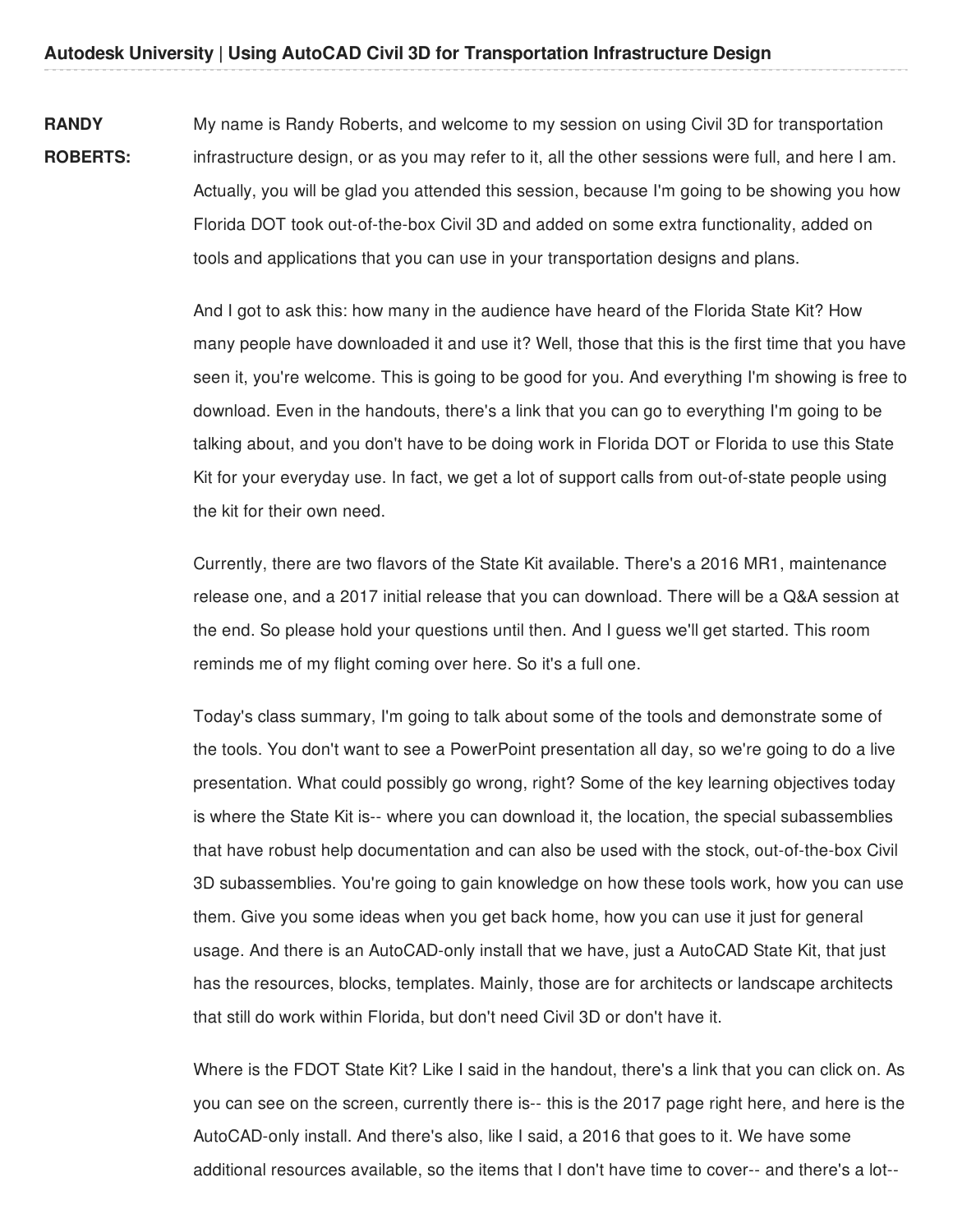you can go and there are quick clips associated with each tool and application. Just hover over the tool, hit F1, and it will take you to this first page here, the little help document, with a link to the quick clip. For this example, FDOT signs, once you go to the quick clip, whatever you select is highlighted, the video. So you can just click on it and play. And that's a really short, concise video. They range from 45 seconds to 15 minutes, but they're broken up into little chapters so you don't have to sit through the entire video.

So that concludes the PowerPoint, or as I call it, the power nap presentation portion. So once you download the State Kit and install it, which I do recommend that you read the installation guide. Who reads instructions, right? Because I can tell, not a lot. Once it installs, there's a folder structure that installs-- in this case, this is on my C: drive, FDOT 2017 dot C 3D. There we go. Thank you. There we go. Inside the folder, once it's installed, there is an apps folder. This is where all the applications are that we use.

We have, inside the data folder, all the blocks, the block folder. And inside some of these drawings contain-- I'd say they range from 15 blocks to up to 1,000 in each DWG. So it's broken into the FDOT standard. There is a template folder, which contains the templates that FDOT uses, that has all the styles and objects in it, the layers, everything you need to do your plan work to the standard of the state. There is a XLSX folder, which contains all the spreadsheets that are used for quantity reporting. I'm going to show you how to generate some quantity reports a little bit later. In our sheets roadway folder, there's another set of templates. Basically just the paddle blocks, your plan and profile sheets, your section sheets, with material, without material, and all this is used.

Let me show you one thing, because I'm going to refer to this in a little bit. There is a folder here called FDOT Project Template. And this is the folder structure that FDOT uses where each discipline, the design file goes into its appropriate folder. And as I go through some of the applications, I'll show you how these are used. Let's start with the folder applications that are external to the State Kit. So when you install it, you also get this shortcut folder on your drive. And starting with the LANDXML Visualizer application. That is used to open up anything you can export out of Civil 3D Surfaces, pipes, anything that you can export as LandXML, you can open it up in this viewer and do a little quick data check or analysis. For example, on a surface, you can open it up and it has all the points. You can cut on the points, cut them off, cut the triangles on, cut them off, check the slope, that little slope arrows. But that's a good tool to use if you're sending out data to a consultant or something. You can do a quick check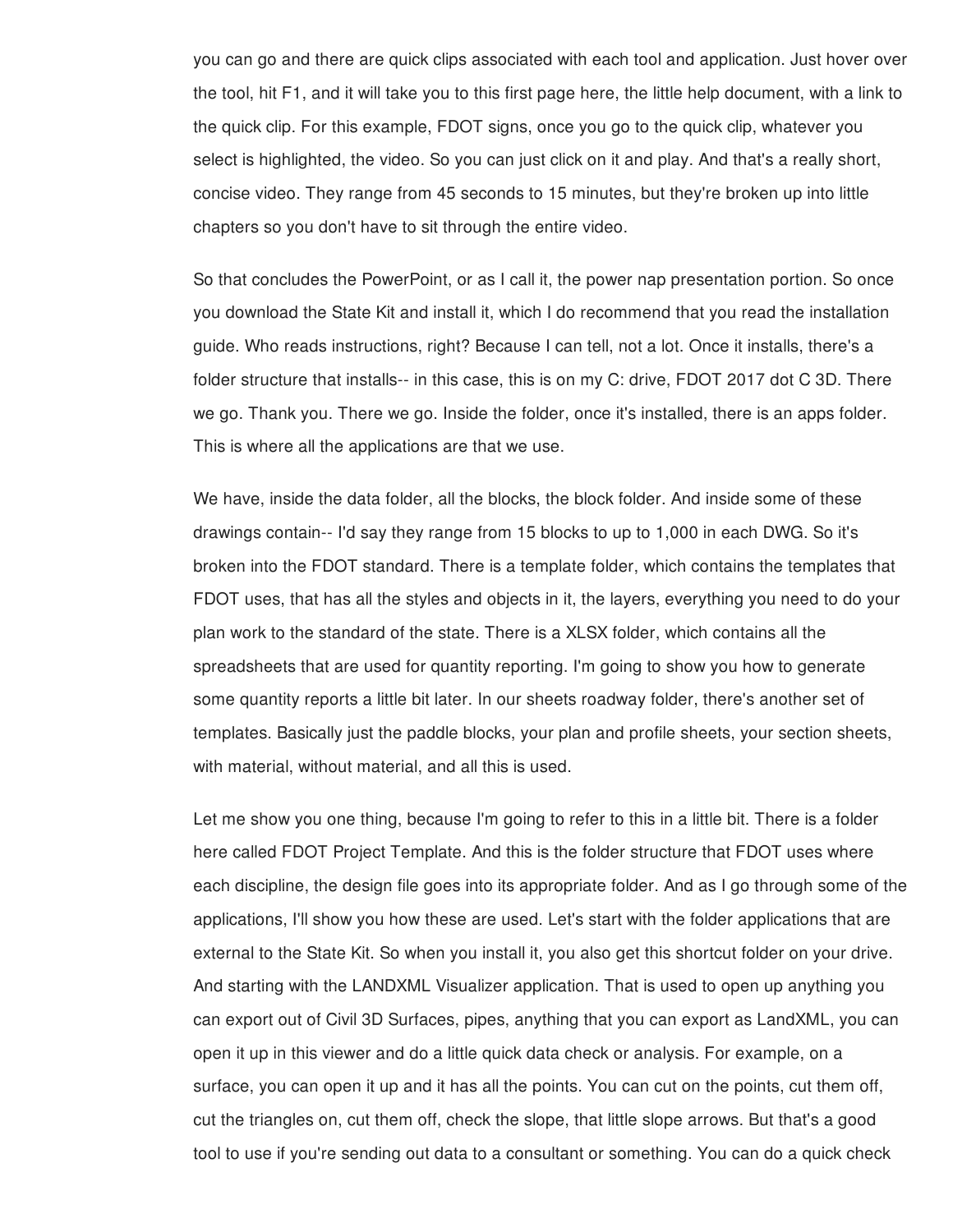on it so you know what they're getting, and they can also check it before they bring it into their file.

The Create Project application. This is where it all begins in Florida. As you know, it is a dualplatform state, MicroStation and Autodesk. But as the project manager first starts a project, they pick-- it's highlighted first-- it's the default, hopefully-- the AutoCAD Civil 3D project, which from then on, hopefully it's done in Civil 3D from start to finish. And inside this application, as you go through and fill out information such as county, engineer record, project manager-- as you go through this process, when you exit and save, it opens up Civil 3D, opens up all the DSTs that are in that project folder I showed you. There are five DSTs in that folder tool. And they will get populated with this data, so as you create your sheets, a lot of your information is already ready to go.

Sheet Set Organizer. If you use Sheet Set Manager, you know that you can open up one DST at a time, one sheet set. If you have more than one, you can't. One at a time. Sheet Set Organizer will allow you to-- say you have a project with different disciplines, different DSTs, you can open a project, and it will scour through that folder structure, look for all the DSTs, bring them up here. So you can print them all at once. You can actually edit some of the information, sheet title, sheet number, and it will send it back to those DSTs, to your sheet sets, and update that way. So that's pretty neat. This was developed to enhance Sheet Set Manager where it left off.

And obviously, this is the icon, the Civil 3D-- the green icon, top left-- that's your shortcut to launch the State Kit. And when it launches, all it's doing, is it has a FDOT user profile that it uses to load up all the trusted paths and all the resources so everything works. So let me go over to our Civil 3D. I'm using 2017 here with the latest State Kit, and this is our FDOT ribbon, as you see on top. It has all the tools that you need to do your design, and some of those commands will look familiar, the regular AutoCAD commands that have been moved over to the FDOT ribbon for convenience.

So let's get into the first one here, Create File. Create File does what it says. It's going to create your design files. And what it's going to do, after you select your project location and the discipline and your file group-- in this case, roadway design files-- it has a list of all the files that are used in a FDOT project. So if a drainage map-- use an example. We have on the bottom, an output file. Gives it a name. And the last two numbers-- 01 on this case. If there was an 01 existing in that folder, it would move it to 02, 03, 04, so forth. So it wouldn't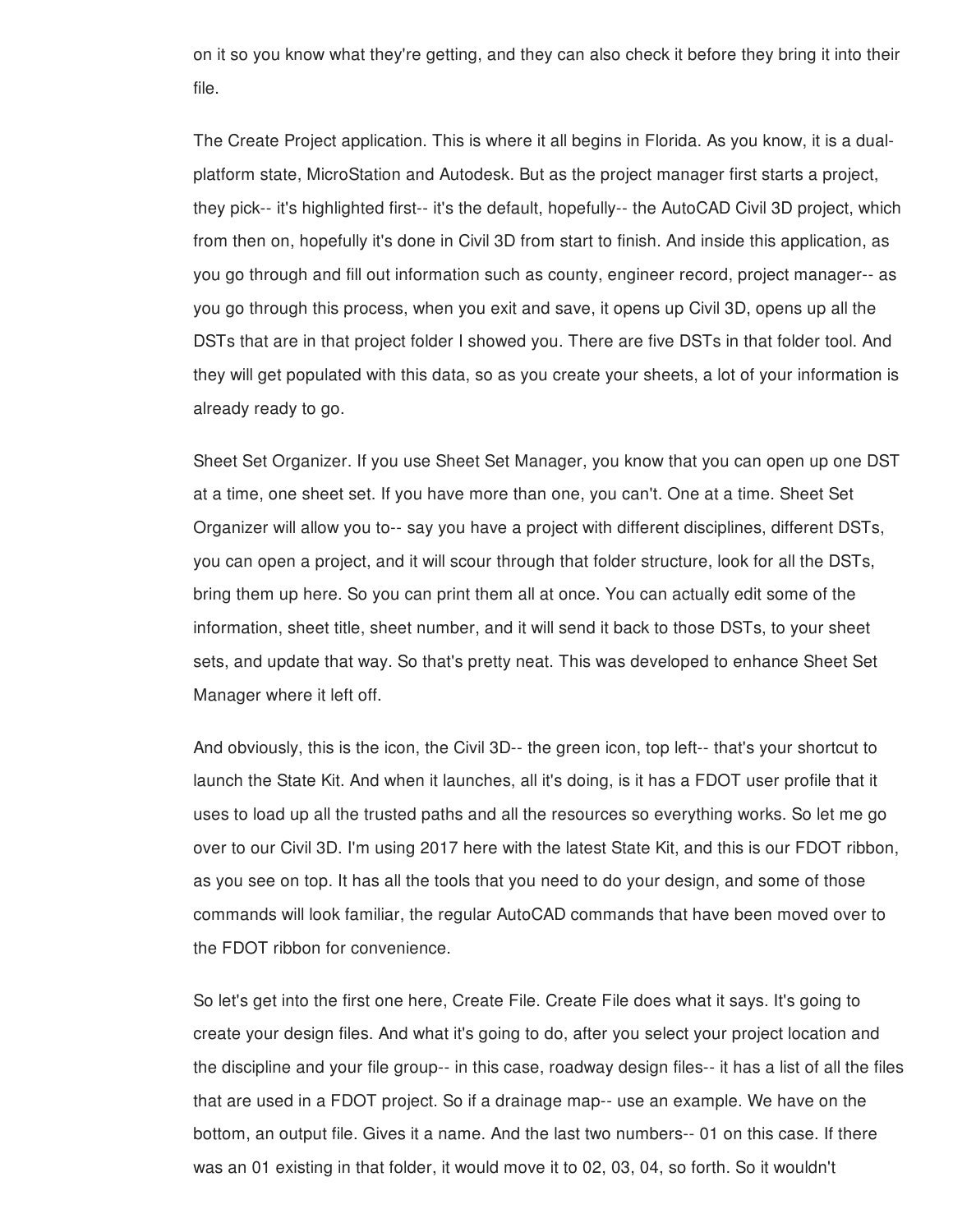overwrite any file you have. It is reading the FTDOT master template, which is the main template used. Used to be 35 templates. Nightmare. So now, cut it down to, I think, 10 that we use.

One of the little handy things that create file does, if you have your data shortcut folder set, when you went through the Create Project using the county, it knew what coordinate zone that that project was located in, and it will set the coordinate zone automatically in this design file, if you have it set in the project. And if you didn't have your shortcut folder set, it would give you a little message saying, hey, you're not linked up here. Are you sure you want to continue? Everybody thinks that's an error message. No, it's just a friendly message. You can keep going. You can create the file if you want. But if you already have a project set, go ahead and set it, and then run the Create File. And there's another little coordinate system set here that you can put in manually. From here, you would just Create Open File. It's really taking the FDOT master template, renaming it, and putting it into the proper output folder, which is the discipline.

First thing I'm going to do here, I have an alignment, and I created an alignment file, and what's really nice is as you create alignments, for example, all the styles are set as a default. So you can label-- they automatically label, everything's correct. And there's a command called Two-point Twist and Untwist here. And this is used when you're in model tab. It will rotate. I'm just clicking on the center line, the alignment, just two clicks. It'll just rotate your UCS there. Really use that for labeling right in the model. Because it mimics having your sheet layouts already done. And you can easily untwist it. Just click on that. We'll do that before I finish.

Let me go from-- still in the tool section here, there's is a Swap Parts. Everybody knows you can swap drainage parts in Civil 3D one at a time. This, you can swap multiple parts. You can swap, for example, if you have five different-sized pipes and you want to change them to one size, you can swap them all at once. And it also works for structures too. Take five structures and move them into one. One different name.

One of the main tools here, the FDOT signs. So I'm going to show you how this works, and this is just using the MUTCD sign set, so you could use this in your project now. Only difference is this puts pay item data onto the post, which you may not need, but you want the panel and the sign assembly. So to use the Sign Assembly tool, we can either start with an auto-name, or we can give it a name. I'm going to give it a name. Let's call this single. And I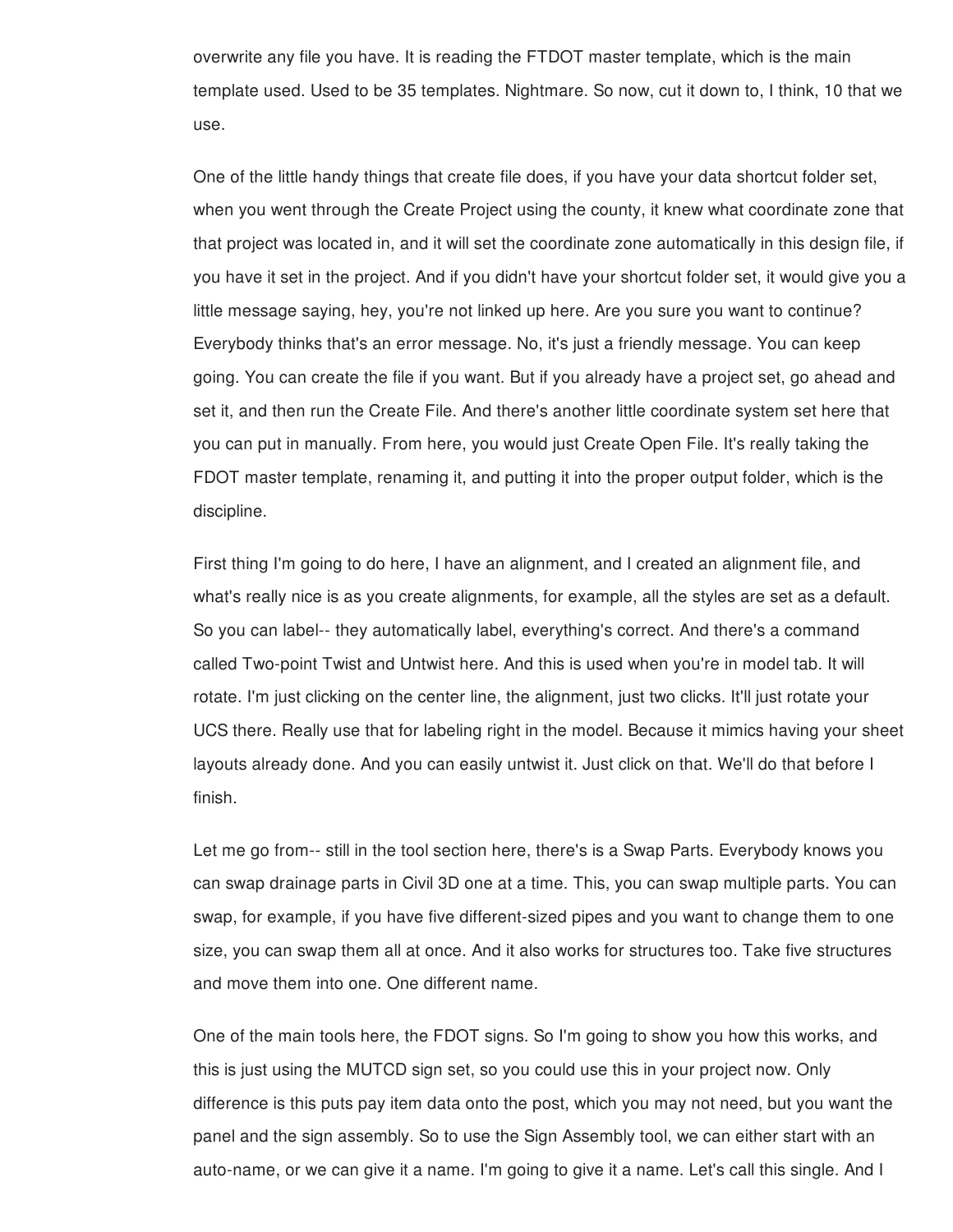have to set a panel, so I'm going to select a square select set panel. Notice when I selected Set Panel, Clear Panel comes up, which will take that away.

And the front and back here-- best way to explain this to you is if I have a piece of paper and I fold it in half, this is the front, this is the back. It's just like this. So from here, with the blue glyph-- that's the panel I'm using-- I'm just going to go from top to bottom. Conventional, regulatory-- let's see who's lucky. What number today? Oh goody, a busy, busy panel here. Have to select a size, and most of the panels already have a set size. If they don't, you can add in a custom size if you need to. It'll calculate the area for you. For a state, there are four: currently proposed, existing to remain, remove, and relocate. And as you change your state, the layer changes, the line top changes, so you don't have to worry about it after it's placed.

So let's do proposed. Make that the main panel. You have to make one, at least, the main panel. And as you can see here, there is a area of the panel. Guess my mouse is over it. How about that? Each individual panel has an area, and as I add more panels to this assembly, this total area here will go up. In the state of Florida, that's how signs are calculated. The total square footage, panel square footage on one post, two posts, one assembly. All right, so we go over to Post Properties, and just go from top to bottom again, selecting the installation method. So we're doing a ground mount, single or multi-post, proposed, furnished and install ground mount, and, in this case, one-sided. This is nice. Auto-select the pay item. So what it's going to do is automatically select the post-- it gives you a preview of the post that you're using-- and the pay item number that's going on it.

And from here, really, you just place your panel. Up here's-- when they changed the icons, I had to start reading the tool tips, because the icons are a little weird to me. So place a panel. And from here, you look at your command line. Select the object. Going to select this alignment, and as I go north and south, you see how the sign automatically rotates to the traffic direction? That is due to this setting up here on the Rotation Is Relative. So it's always going to be relative to your alignment. So let's just put it down here. This dude, the post, does the same way. You have a jig here that's attached to the alignment, giving you some feedback. Now, I can place it here, or I can use Precision. You can use the transparent command station offset if you want to do a station offset to get the post set correct. I'm just going to put it right here. And here, we're almost done. We're going to label it. Going to place a panel label and a post label. And these are Civil 3D labels too, so took a while to get that hooked up to use that. And there's a feature called Connect right here. It's a chain link, and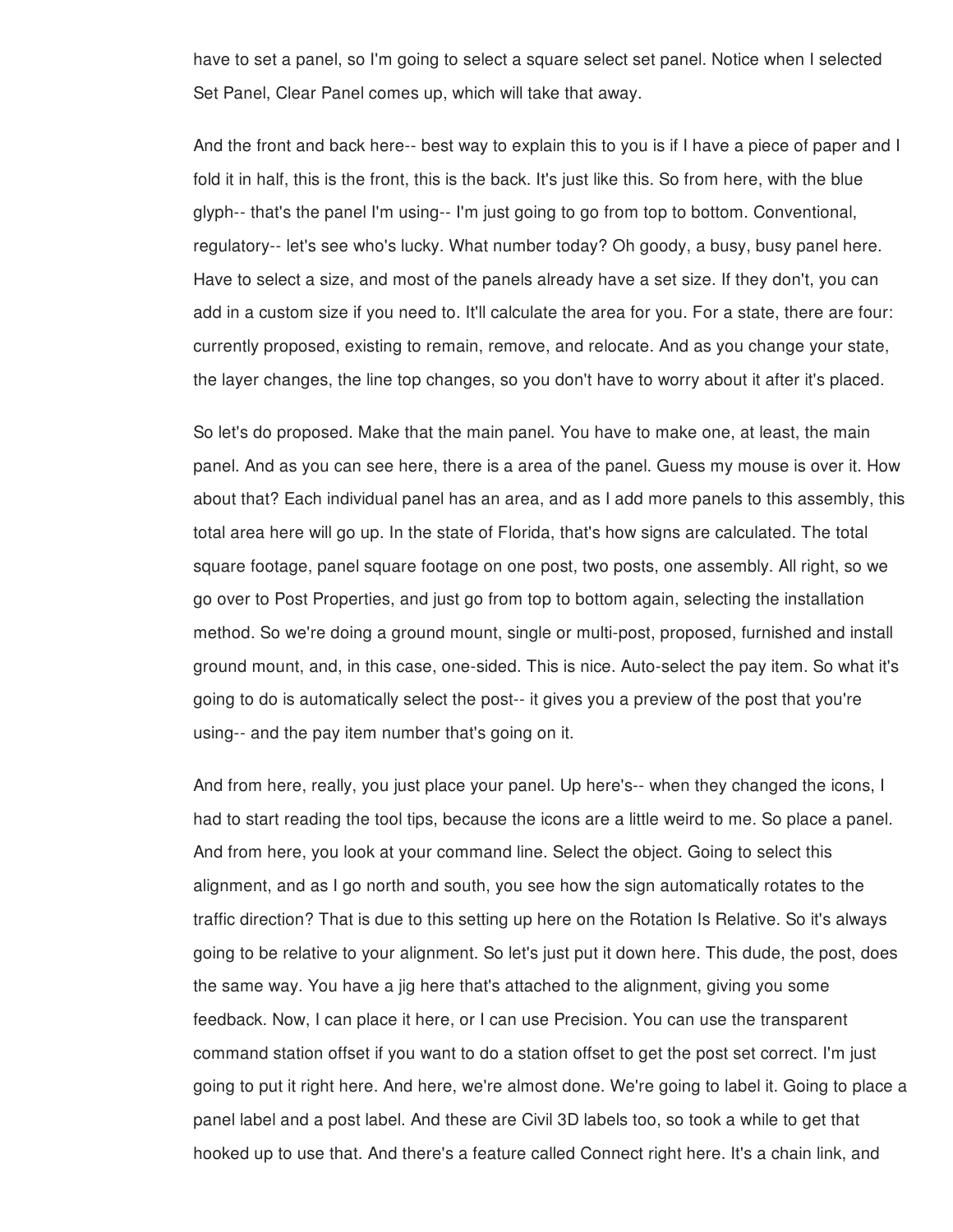you select the panel and then the post. I didn't change my layer.

It's wanting to draw the connect line with the guard rail, which we don't need that. Do that process again. It's got a little leader line there, and before, users in a very busy traffic plan would manually draw their little leader line from the post to the panel and drag it out of the way. So what we did is connect them, so now you can just drag the panel and it stays connected to the post. And let me go over to the labels tab here. There's a couple of settings here. You have a group label, right here on top. That will group the label with the panel. So if you move the panel, the labels would move with it. You have a arrow direction, and what that means is as I drag this label off, you see, it works great when I drag it to the left. Drags off. But when I drag it to the right, you've got to really adjust that style. So what we did, select the- change the direction of the arrow and just relabel. Gives you a message that you're about to delete it. Reselect the spot, and now you can drag it to the right side. So gives you a little control there.

Now, one of the nice things about the Sign tool is as you create your assemblies, you can save them to reuse them. So if you create a project that has all of the signage in it, and you want to use it in other project, hopefully you saved them, and all you have to do is reopen them and to reinsert them. And all the information will repopulate automatically based on how you placed them originally. And let's go and let's open up one. You can set where the location is, in this case, the file panel. XML. You see a preview here, and this is an AutoCAD thing, right? This text never centers in the preview, but it places it correctly when you place it. So I'm going to select Open. Now, you notice that-- I'm going to select the Preview button here, and go back to open that up. Notice the 441 panel is on the left side of that assembly. You can control that panel. Select it. You have a justification, left, center, right. And you see the total area has also increased.

So let me place this real quick, and show you how you can edit. So if I select a panel, I can go to Edit mode. Little burgundy box comes up around the tool. Means you're in Edit mode. I can do several things here. I can change the route number or I can absolutely change the panel too. So either one. I'm just changing the route number. Hit Save. Poof, that changes. All right, say you wanted a double-sided sign. All you have to do is hit Mirror here. Poof, it pops in the back side of that sign. Little time saver. And if I hit Preview, you'll see all of them together, front and back. That preview. Let's say you wanted to have an Existing to Remain edit a panel. Change the state, Existing to Remain, and select the All button. That'll force that state to all of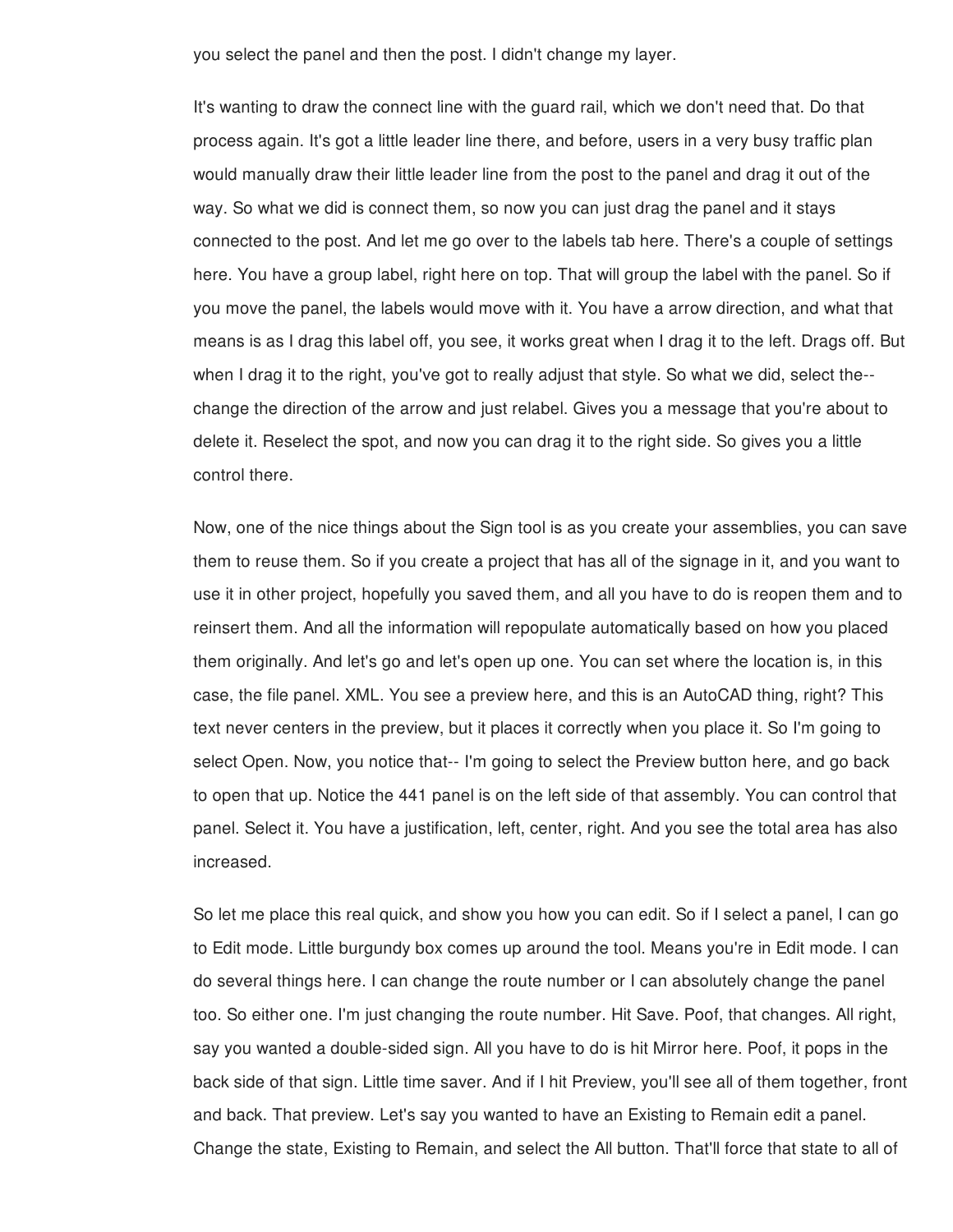them. That's enough for the Sign tool.

Let's go to, on the FDOT ribbon, the multiline. How many people use the AutoCAD MLINE? You like it? No. Let me answer that for you. No. In fact, you can't find it on the ribbon. You have to either know it to type it in, right? So we took the concept of the MLINE and made it usable. Because now you can control the layer and the line type. Before, you could only control the line type and color. Now, you can build roadway sections or 2D graphics. All right, let me open up a sample. And this comes in the State Kit also. It is located-- where is it located? In the Data Multiline Patterns folder, there are plans, preparation manual, samples. And when I open it, you have some control here. You have a name, pay item ID, description, layer, and the offset, how it was built. And we can place, very simply-- you can use an alignment polyline, line, XREF line work too. Right now, I have the buffer set to zero. So what that means is, it's based on how you build your pattern. The first offset's 35 feet, so I'm going to make a roadway, both sides, so I've got to place it on both sides.

And I hover over these-- some of them that have the pay item information, like the curb face has it. These are just polylines. You can just use regular AutoCAD commands to edit these. And let's say we want to add some striping to this. Hit the plus button, and let's browse to-- you can give it a name if you want. 1030 striping. And select the layer. All these layers are in your file. There we go. And an offset, so I'm going to do 12 foot, because I want to go 12 foot from the center line here, which is the alignment. Select Add. Puts it in order. Goes ahead and puts it into ascending order correct, based on the offset. So now let me erase one side and redraw it. Now I have striping.

Now, if you want to add another stripe, shortcut is just double-click on an existing pattern, change your offset to 24, hit Add, and it adds an additional one. So that's how you can edit an existing pattern. So let me erase that side again and draw it. Now you've got your striping in here. This is a easy way to get a lot of the line work done in advance. Even though we're still doing 3-D, we still have to have some-- got to know what you're targeting.

There is also-- instead of a foot, you can enter in inches, too, in case some of the standards are on inches, especially in structures. Everybody's looking at that, right? That little striping issue there. How many people have done traffic plans with striping? How you like them line tops? You do? No, you don't like those line tops. Well, you will. I've got something for you. I've got something up my sleeve for that. You have to wait on that a little bit. You're going to love it when I'm done here.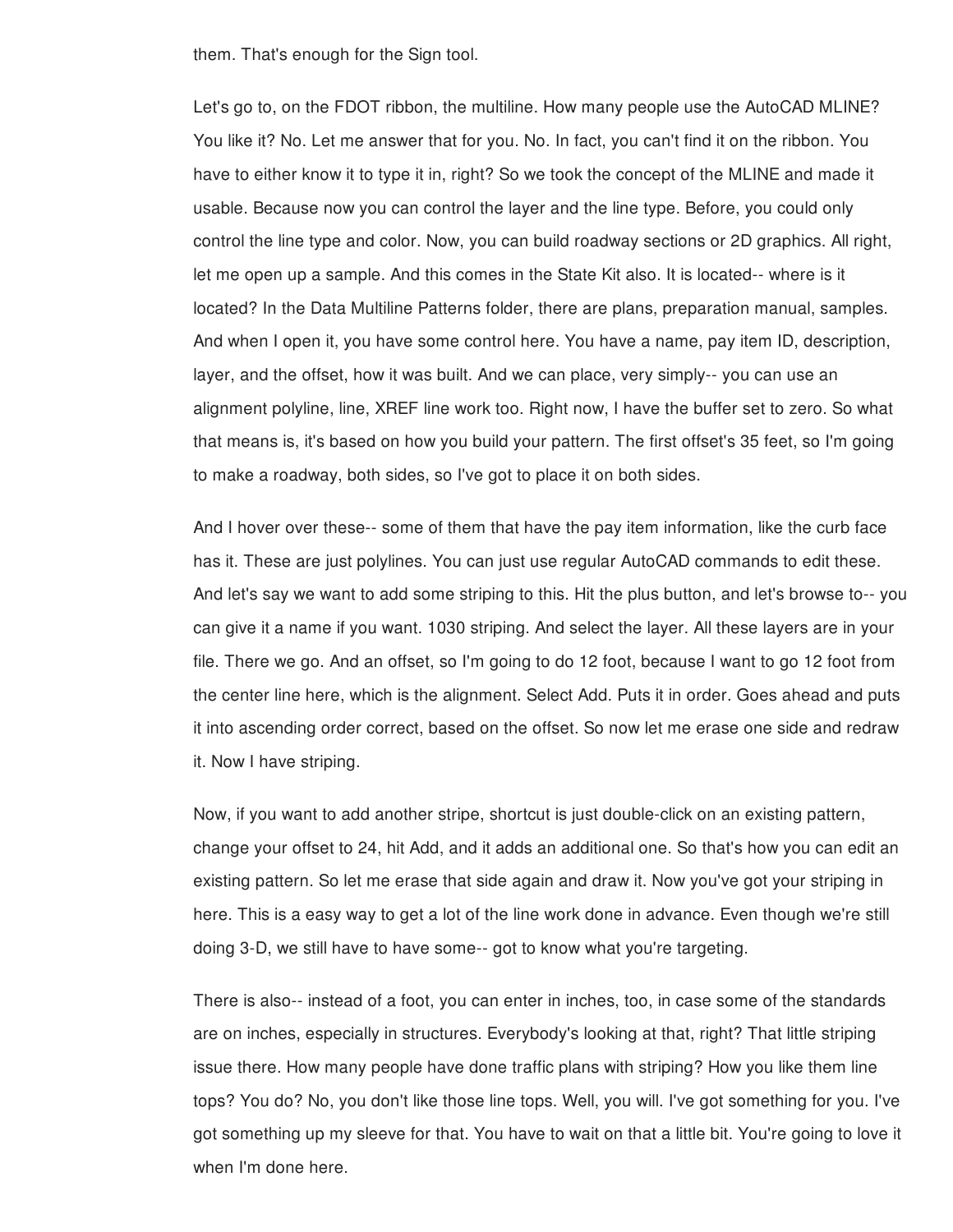So let's go to Entity Manager. And Entity Manager is a application that is used to draw every object that FDOT uses with the correct symbology. Layers, line types, pay item data. You can draw it with Entity Manager. It will draw, place blocks, and it has a compute method here. It's very complicated, right? And what I don't cover, go to the quick clip on Entity Manager and spend 30 minutes getting to know it. I'm going to draw just a little shape here. This is how we draw sod. And there are tools on the bottom here. These are regular-- they look like regular AutoCAD commands, but they're not. Because as I select performance turf sod here, and I draw a rectangle, and then I hatch that rectangle, you've calculated it-- you've got twice the calculation, twice the amount, right? So if you're going to do that, use the regular AutoCAD rectangle, which has nothing on it, and hovering over it just got color, layer, line type.

Go back to Entity Manager and up top, there are commands. Here's a little hatch, Field Close Region. Hover over it. Has a little truck symbol you see there. That means it is under the influence of a pay item number. And the developer actually put that in there. Draw under the influence. I said, "That's DUI." Right? So I noticed he changed it. It doesn't say that now. I left click, hit Enter, and it generates a label with an area ID. And if you're familiar with AutoCAD, every single object in AutoCAD has an ID, has a handle. And if you erase one object, draw another one, another one is generated. That's important to developers. Bored me to death. I'm going to show you the importance of that area ID in a second, here. Entity Manager, there are, like I said, these tools up top here. You can append, if you have an object without pay item data on it you get from a consultant or whatnot, you can make a selection, select the little plus button, and it adds it to that object. You can replace a pay item number with a new one. The hatch, which I just showed. You can also remove all pay item data from an object, and you can edit the pay item. When you edit, really all that happens is a edit attribute ad hoc dialogue box comes up, and you can change-- it has an association to an alignment. You can change that. If it was a block, it would give you information on that. And over on the ad hocs, you have a quantity factor, design notes that you could enter, and that's picked up on the Take-Off Manager, which I'll run shortly.

So let's go to-- oh, a trick if you want to use Entity Manager here, it has a tool here called Match Properties. So if I had a line and I use the Match Properties within Entity Manager, I select the source, then select the target, it will change it to the striping, and the pay item data will be attached to it. So it moves all the properties-- extended properties, moves them.

Place Block Group tool. It's used, basically, to place pavement messages like Right Turn Only,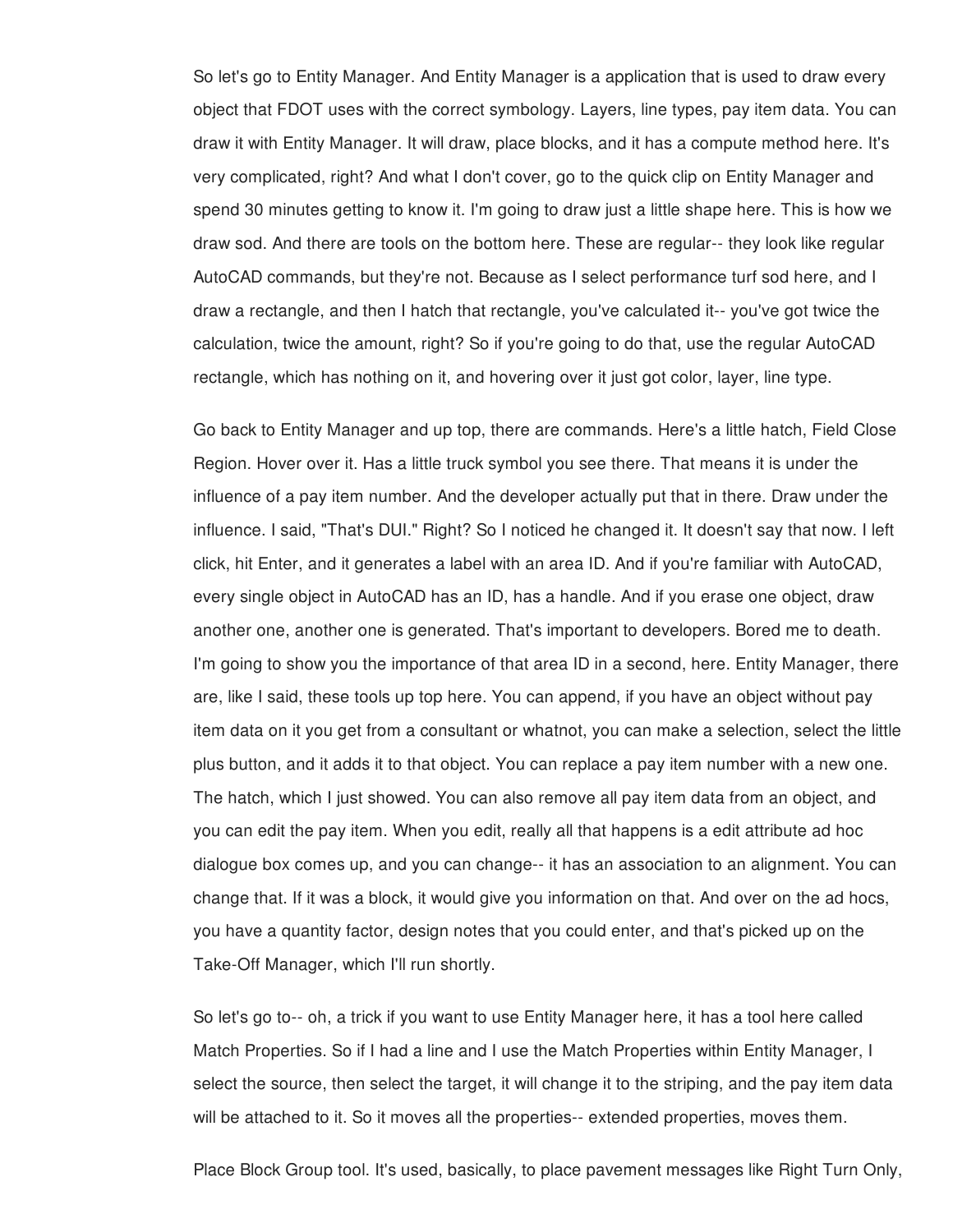all your painted word messages. And there is a shortcut to get to it from Entity Manager, and you can use it separately. It's on the ribbon. But let's do a Right Turn Only, and the Place Block Group has three blocks that you can use. Three different panels. And by default, the middle one is turned on. You can turn on the top one and the bottom one. But we're going to already fill it out here with this Right Turn Only message. You have to select the middle message first if it's a multi-part. So I have Turn. Now I want to do Right and Only. And like Civil 3D, just right-click, a lot of your commands are there. I want to do Place Block Group. Poof, there it is, Right Turn Only.

And this one's a pretty simple application to use. We have an offset. Each one, each block has an offset. So I'm going to do it six feet in each one, has an upstream and downstream spacing, and that measures from the center of the block to the center upstream and downstream. Really, the insertion point of your block. So I'm going to do 25 feet and 25 feet downstream. Enable Grouping, by default, is selected, because you use this tool, also, to place reflective pavement markers, and if you are placing miles of pavement markers and you don't have grouping enabled, you get individual pieces. Individual blocks. That'd be a nightmare, because you think, well, I'm just going to select one, right-click, select similar, and hit Delete. Well, you're going to delete the other ones you placed, so that's why it is default.

On the location tab, just select the entity you're going to use to place off of again. Line, polyline, alignment, XREF, line work, whatever. And in this instance, we want to do Once. Want to do that message one time. You can do Increment, which would be the pavement markers, or you can do it at endpoints. So let's do Once. And you see how the end grayed out. That means I need to select the instance where I want this. There's a jig associated with that entity. So I'm just going to pick here, and ready to go. Just hit Place. There's my Right Turn Only message. Now, because relative angle was selected, it rotates along that alignment. Does AutoCAD do offset arrays still? I mean, is that in there yet? No? It hasn't been. This tool will do it. Because you offset pavement markers, puts them on a radial to the alignment.

Who all going the party at the Promenade tonight? I am that guy holding us up, because I'm closing the day out here. Let me speed up.

Pavement markings. Let's get back to the messy line types. On the FDOT ribbon, Pavement Marking tool, we can do regular striping, we can do separations, and we can do diverge and merge striping. It also has a history pull-down, so you don't have to browse to your pattern. But if you did need to browse, you can select the inside. A pay item database window opens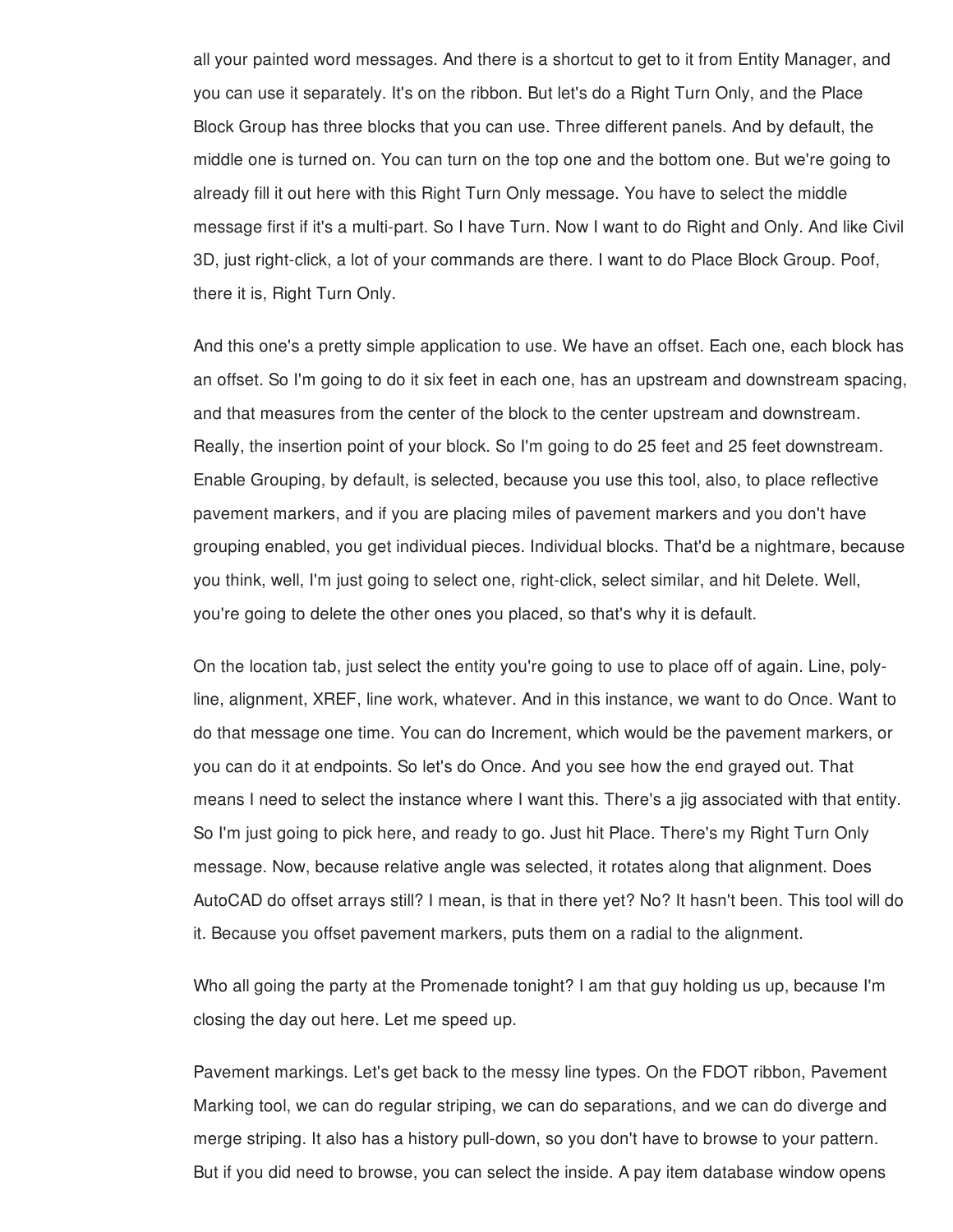and you can browse to your pattern. So I'm going to use what's here already. You can also have an outside-- you can do an inside-outside, say you want to do a double yellow or a double line, you could do that. For a reference entity, I am going to select the edge of pavement here. For offset, 12. And then I'm going to draw the stripes. Step one of fixing the striping line type was-- AutoCAD by nature wants to-- it can't start on a skip. It has to start with an object, and it wants to go from beginning to end. In this instance, we're using a 1030 stripe, which is a-- pattern repeats every 40 feet. So if the pattern cannot do an even increment by it gets to the end, it will add, at the beginning and the end, the leftover, so it never looks right. So here, it looks right. And at the end, you have a-- or it ends, because it cannot continue. Cannot put another pattern in. I think you'd rather see that than-- because some reviewers have a fit. It doesn't look right. And you have other reviewers, ah, it doesn't matter. It's going to calculate right.

So let me go back to-- there's a new line type that's introduced here. There we go. There's two line types. A P.M. Stripe, which is by default what's always been in there, but now the new line type, P.M. Skip, which starts on a skip. If I select it, and I'm just going to draw it with the Entity Manager here, that's going to continue it from here. Let's do it 240. I can close this. Close this. Now look. I got it to start on a skip, because I had to trick it. There's a little tiny dot that acts as the beginning solid. So now you have striping that you can calculate from beginning to end exact. Is that good?

- **AUDIENCE:** What about going around corners? The radial portion of it [INAUDIBLE] the radius, there's that long area [INAUDIBLE]
- **PRESENTER:** Thank you for reminding me. Part of the fix here is you can-- this is a polyline, you could just enable the-- cut the line type on, right? So I go to Properties, Enable, it fixes it in that radius, because AutoCAD, again, wants to take the PC and PT and add all the leftovers at it. So this moves that leftover to the end. Which is here. You can see it's a little bit longer. Distance is right, but line type's wrong. Is that good? You like this? You don't know until use it. You'll be thankful.

Another tool is the linked calculator. Let's say you wanted to-- you have some objects drawn, and you want to know the length of those, just real quick calculations. Comes up, Select Entity. Pick each one. Pick as many as you want. Hit Enter. Comes up here, has a layer, a length, and a line type. Gives you a total distance. Total, and it gives you a distance for each one. And since Florida calculates striping by miles, you can convert it to miles. Comes in there real nice.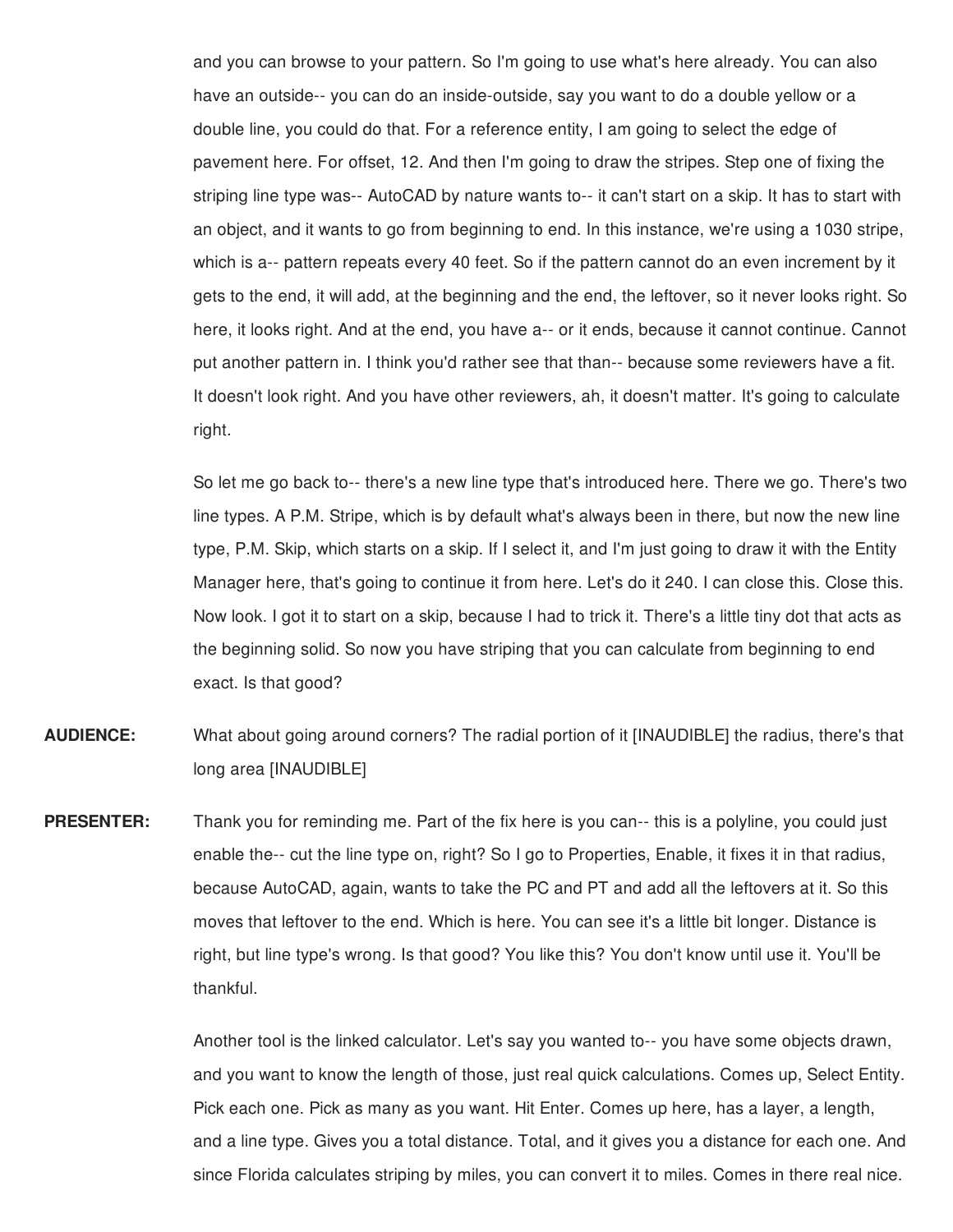And if you are confused on which one you're looking at, it highlights as you select which entity, so you can navigate through there.

So let's say it's 4:55, Friday afternoon, boss comes up and say, hey, run me a Q.C. quick check of that file you've been working on. Q.C. quick check measures the quality control. We have checks and balances that we can use. So if I run-- click on it, whoa, I'm zero-- I'm 15% compliant, right? That's what we call a resume-generating event, potentially. Right? The reason it's off is because I did all this work in my alignment file, not running the Create File and creating a striping file that has those layers in it. But the reason I'm showing you the Q.C. quick check here is you can easily fix your file. Mostly, they're either line types or layers. You can change to the correct layer and rerun it. Typically, 95% to 100% is acceptable.

Take-Off Manager. There's a rocket icon here. I don't quite know why, but the developer picked that particular icon. So let's take off with that. Anybody use the Civil 3D QTO? You like it? Yeah, see? Yeah, we did that too. When we have the meetings, we're like, it just doesn't do what we need. So we need to have an application that does. So this picks up where QTO should have went, or could still go. In this file, I have some items with pay items on it, as you saw me draw.

I can-- well, let me go over the interface. There's two tabs here, a quantity reports tab and a summary table. If you just want a quick report, just use the quantity reports tab. Select the alignment you're going to run your report off of. Like Civil 3D, you select the alignment. The default is the beginning and end, total distance. You can put a range in, or you can select it in the file. You can control your offset distance, and include-- these are set as default here. Really, just hit Compute Take-Off. And there are four report types, just like in QTO. Area, count, linear, and volume. Now, I have some linear objects in here. Pretty neat. Gives you the start, station, and offset.

Now, drainage. The QTO, out of the box, doesn't do station and offset for pipes. It does a centroid, if you've run reports with pipes. This you can use, and it will run station offset of your beginning and end of your pipes and structures. So just using that alone'll give you a little bit more information that you can use in your structure reports.

So let me go over to this summary tables tab. Here we have a list of tables that we can use that will automatically populate with the data. So we're going to do summary of performance turf, and I've already selected-- we're just going to put it on the desktop for now. Going to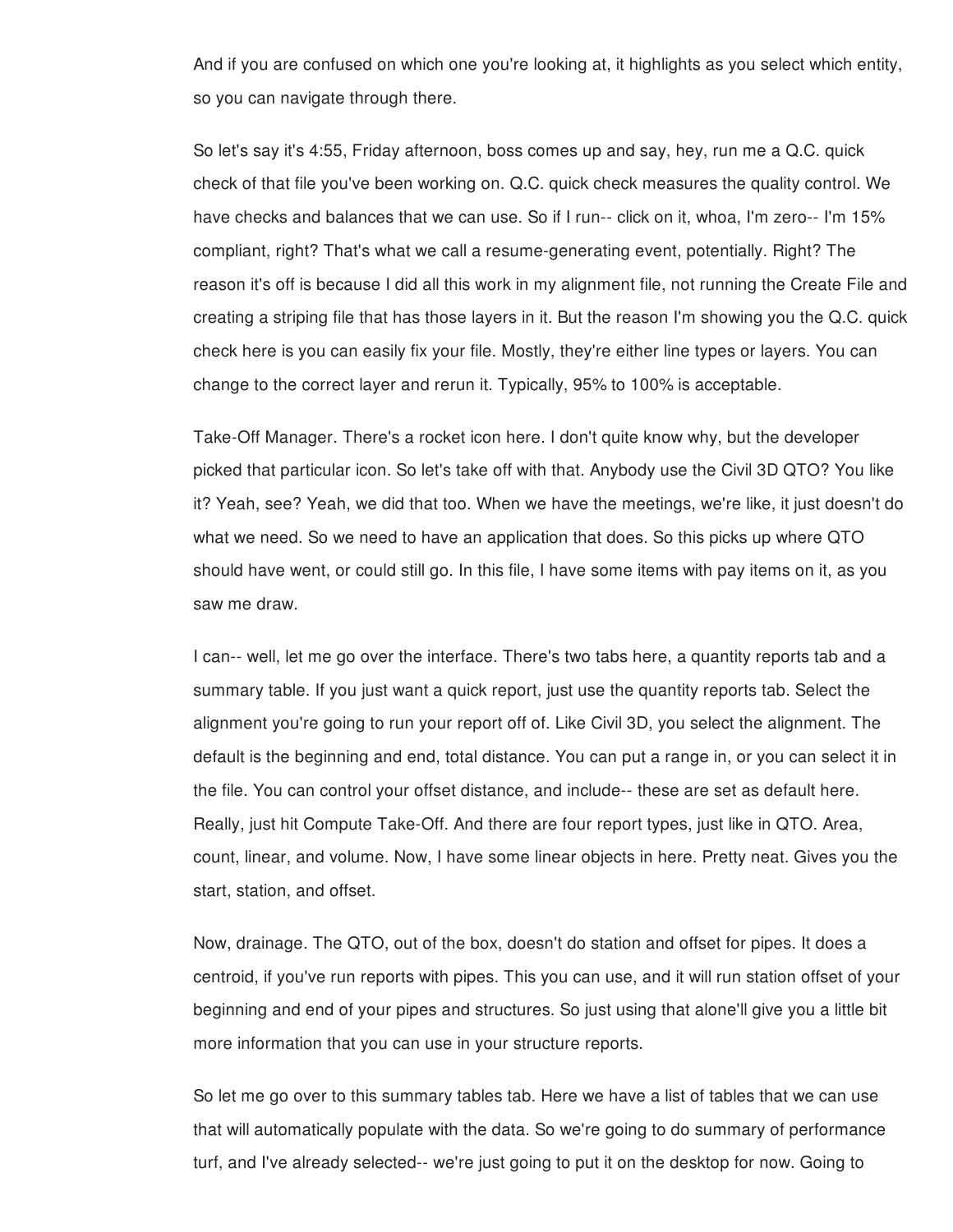select Create Summary Table. Whoop. Didn't select my alignment. So it's going to open up Excel. Don't look at that. Here we go. You want to open up Excel and the data will automatically fill in to the spreadsheet. And from here you just use Linked Data Manager to link it into your drawing file. Now if you had a lot more data, of course, it would fill in. You have a box one and box two. The program'll automatically fill in additional boxes as you need it.

One thing you must do before you do link this in is in Florida, the plan sheets are all 11 by 17. All plan sheets. There's no size bigger. But this particular spreadsheet has every conceivable performance turf option that you could have, and the ones that are not used, just simply delete the columns. Shrink it down to what's filled in so it will fit into your sheet. And then after it's done, gives you a message that it did it, which to me is funny.

So let's go on-- let's over to the palette. Let's start with the civil blocks. One of the new things started working on is using dynamic blocks in our plan usage which, hey, they're great. Complicated. Anybody deal with dynamic blocks? Makes them? Complicated. Right? I have a few here we use. Bring one in, tapered, turn lane, type F. Has an alignment parameter to it. So it'll lock onto the correct rotation.

Has a few controls here. You have some grips. There is the default, which is the taper only. There's a curb return with no sidewalk, curb return with sidewalk and no curb return with sidewalk. And to change these, simply-- you can do it either grip, or go to the properties. So if I want to change the-- whoop, went that way. Taper length stretches out. And my curb radius stretches out, and you can control the sidewalk with also. So starting to dabble in those. As we release more versions, you'll see better and better dynamic blocks. But I do have the curb and gutter also. And it has all of the FDOT standard curb already set. Just select it and it'll change. You can enter, on the properties, the length, to edit that.

One thing regular QTO can't do that FDOT Take-Off Manager can now is read dynamic blocks. Before, you had to explode them, which you can explode these. Curb and gutter'd be the one that you would explode if you wanted to target it in your corridor, but reading dynamic blocks is pretty exciting because each visibility state here, which is what each option is, has a different pay item number. And if you do explode it, it explodes, with the current visibility state, that pay item data.

There is a driveway block. Let me get to that. Now DOT work, you have a lot of driveways. Don't just have one or two. You might have 100. But this block here is unique. You can also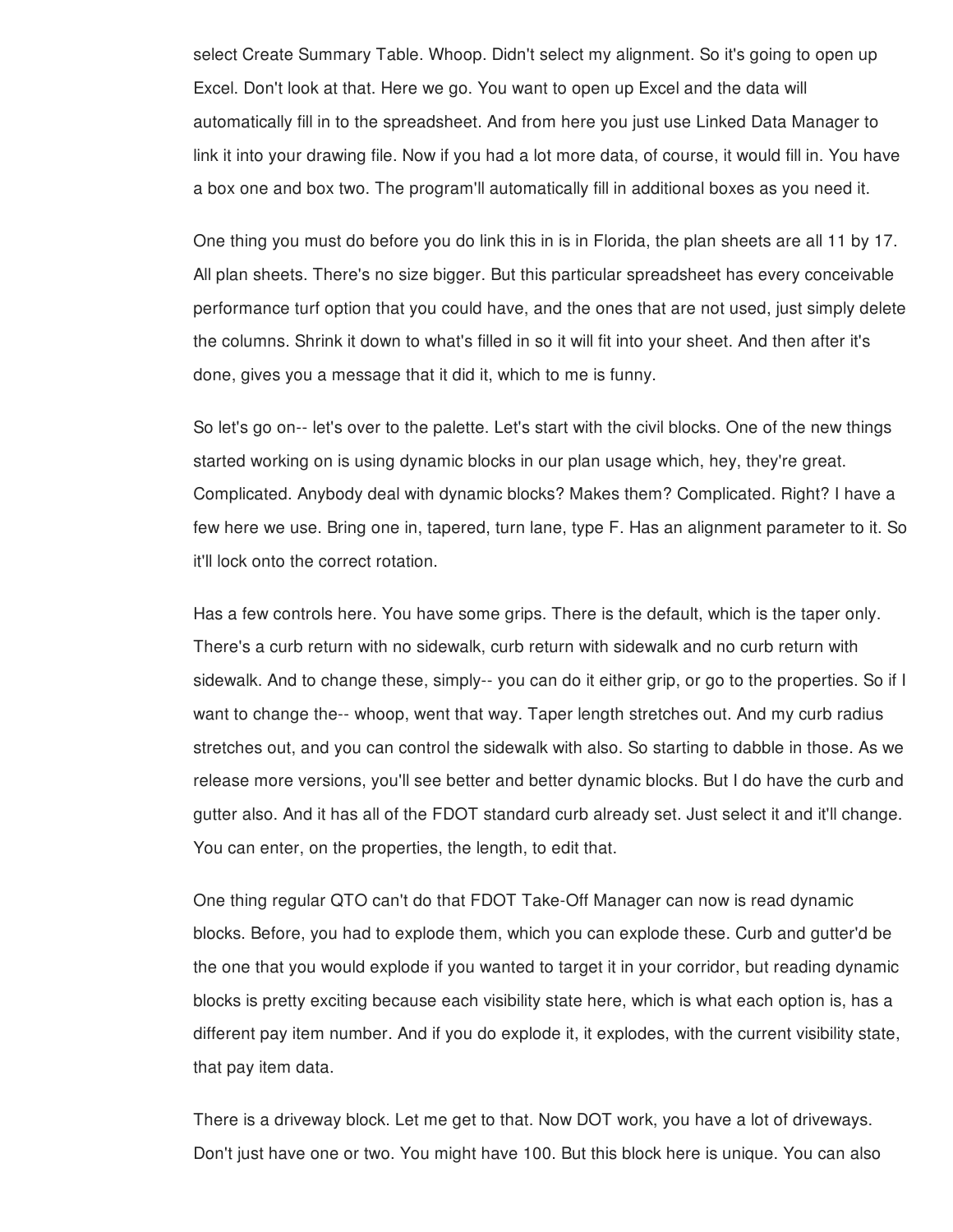use it for handicap ramps. Has different standards. There's a lot there, so as you go through and pick the standard, shape changes.

And there's a new option here called corridor modeling, that when I cut that on, that's what you're going to want to create feature lines from. Either you explode it and create your feature lines for targeting or-- you have to explode it. There's no or. But that's a new option.

The subassembly. Has anybody use the subassemblies out of this State Kit? You can use this on any project you're working on. They're very neat. Oh, before I get to that, let me go to my traffic. I'm going to do the subassemblies last. We have some dynamic blocks here, mast arm assemblies, which before, you had different mast, poles mast arm poles, and different mast arms. It's like LEGOs. There was a lot of combinations that you could put in and the users said, hey, it would be lot easier if you had, like, a system we could just pick and choose when you insert it. So what happened was, created a dynamic block that has all the different options with all the different pay item numbers attached. So as you change it, you can-- changes the poles. Changes the look. Have a single pole and a multiple pole. And good news is they just changed it. So there's a lot more work ahead, because all this is invalid on July 1 of next year.

Now we can get to the subassemblies. Now, like I said, you can use these in any project you're working on. Then we have assemblies, existing feature. And I'm going to show you how that looks in a second. But we have barriers, curb and gutter, daylight, general, lanes, medians, milling and overlay, which is very powerful, and it will generate a report for you. We have traffic separators and urban driveways. You'd use this for the driveway block itself.

So what I want to show you is if I right-click on any subassembly here, there is robust help documentation that will explain how to use this assembly. What it's used for, what it will target, how it is coded, and how it's attached. You have your input parameters, which will go through and explain all your options available and what they do. You have your target parameters, output parameters, how it behaves, layout mode operation, the point link, and shape code diagram, which is very useful. Now, every single subassembly has this, and a lot of support calls really cut down when this was added, because the users go through that and figure it out pretty quick how to use it. If there is a problem when they call in, it's easy to fix.

The most complicated one is the existing features subassembly, because you have an existing job with survey figures or feature lines, 3D polylines on certain layers. This assembly will run down and target those layers and build a 3-D existing view of your roadway, which is really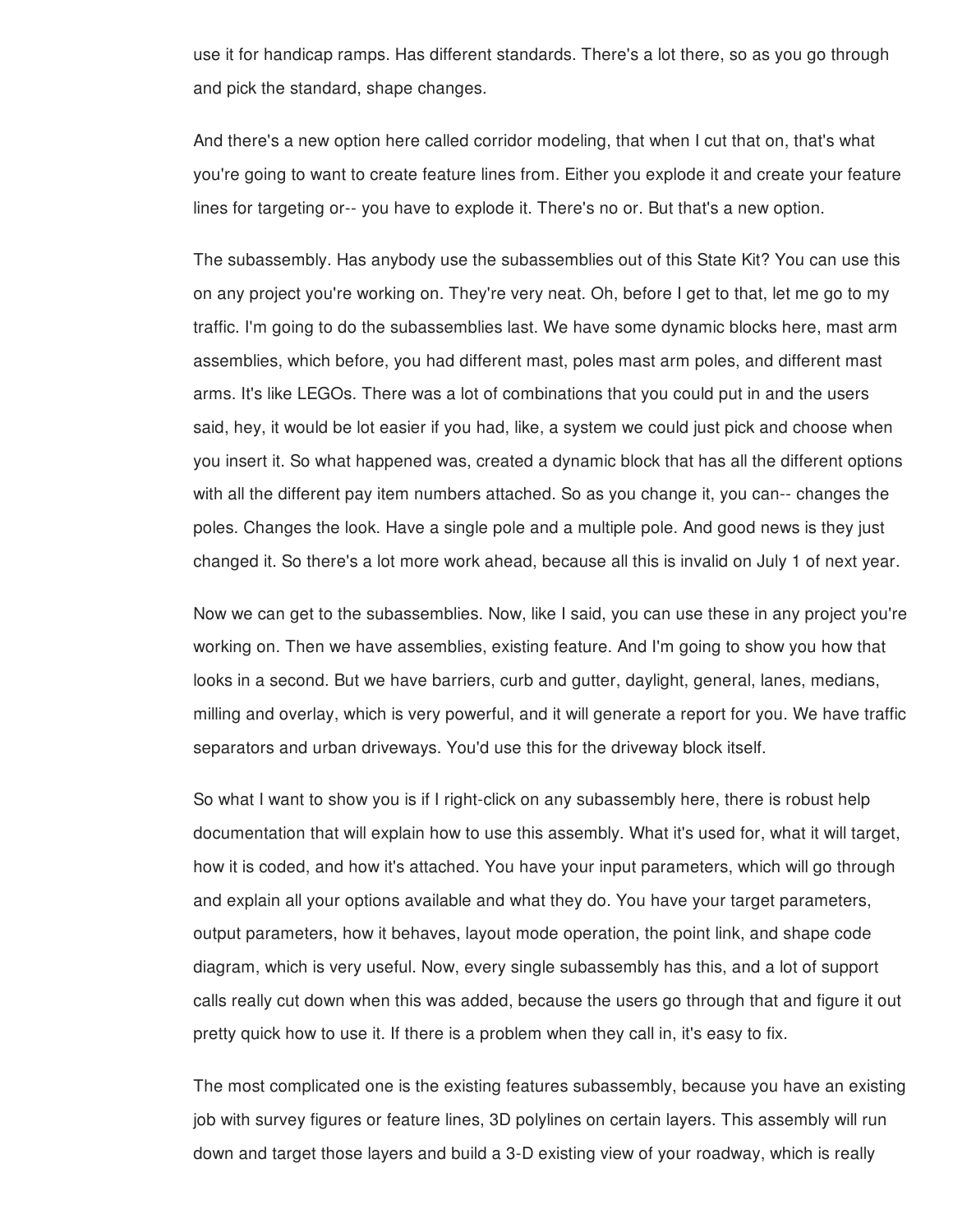neat. And you can control the thickness of the pavement, the curb and gutter, sidewalks, and for a 3R project, which is milling and overlay and resurfacing, this is a real handy subassembly to use. This is the very beginning of your project. As you can see, it's very lengthy. Let me switch back over to PowerPoint. And this is how that subassembly looks when you use it. It's got a 3-D, got your pavement, got your curb and gutter. They're labeled, and that's really nice. Let me go back to Civil 3D right quick. We're almost done.

Links and contacts. From here, we have links to the FDOT design standards, plans preparation manual, the explore your directory, go straight to where I showed you at the beginning of the session. Has the AASHTO home page, the basis of estimate, the MUTCD home page, which is all the signage. It love doing that. Under Engineering Links is where all that is. And under CAD resources, there are our handouts from events and presentations, the Autodesk resources, the CAD manual, the quick clips I was referring to, the posted webinars that are on YouTube-- have a YouTube channel-- and the GoToMeeting link when you call in with a problem and you want us to do help.

So what did I show today? What and where the FDOT Civil 3D State Kit is, the help documentation on the subassemblies, which I think you will really enjoy, demonstration on some of the applications and tools-- there's plenty more in there in which you can look in the quick clip or the YouTube channel-- and the AutoCad-only install, which only has resources, blocks, templates, et cetera. And if you didn't download the handout or the presentation, you can do that any time and for any session here that you've attended. And any questions? When's the party? Oh. What?

**AUDIENCE:** Your line type [INAUDIBLE] XREF management of the drawing [INAUDIBLE]

**RANDY ROBERTS:** You change the line type scale. Right now, all plans in Florida DOT are basically done at 40 scale. Those line types are designed at 40 scale. So if, say, you wanted to go to 50 scale, you'd have to change those to 0.8 for the striping, for that layer. It's a small price to pay for accuracy.

**AUDIENCE:** You can change that in the x:Reference? Or you change it in the line sheet? I don't think you can change it in the line sheet. When you x-reference it into your line sheet. I don't think you can change your line factor scale.

**RANDY** Of the XREF line?

**ROBERTS:**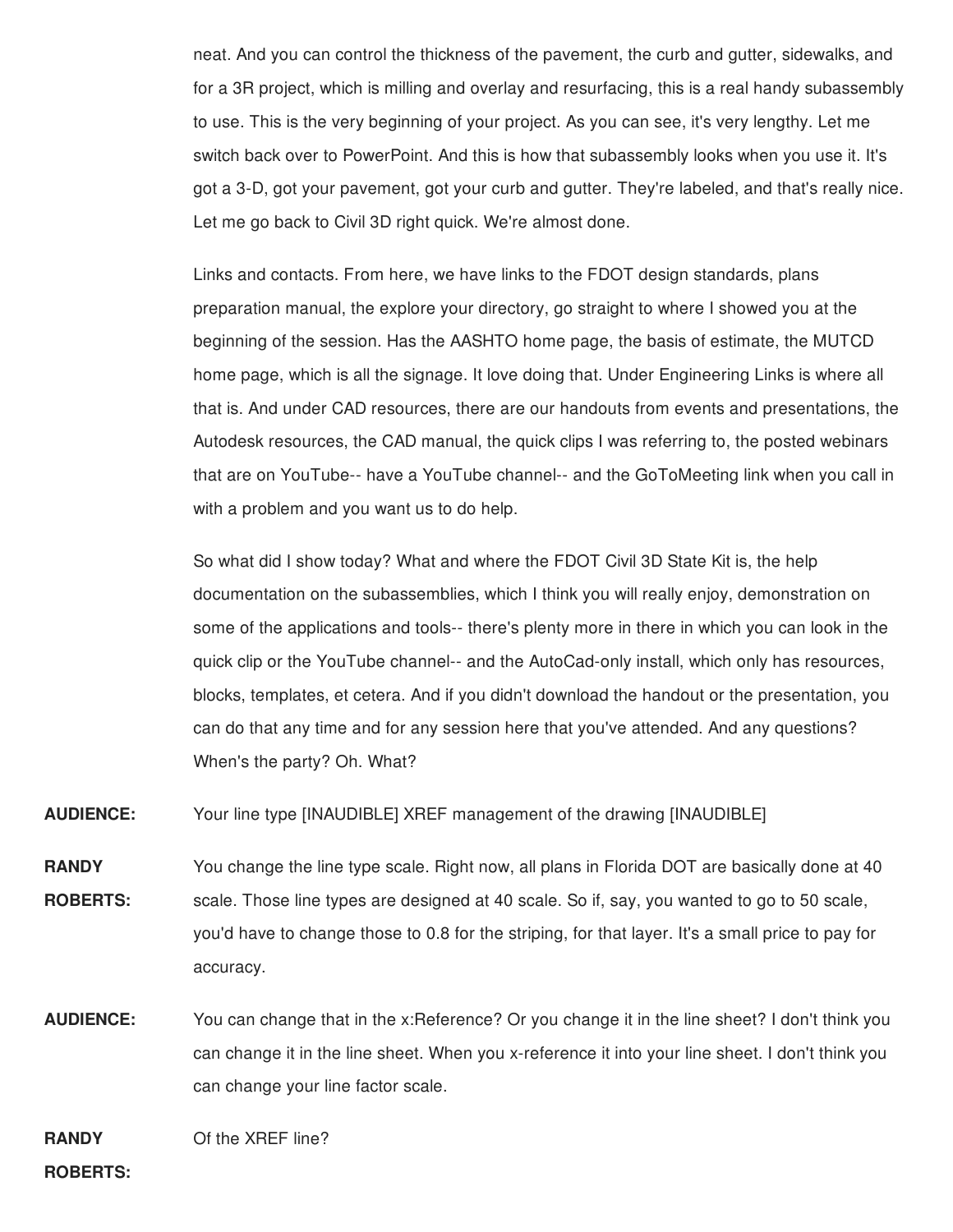| <b>AUDIENCE:</b>                | Yeah.                                                                                                                                                                                                                                                                                                                                                                                                 |
|---------------------------------|-------------------------------------------------------------------------------------------------------------------------------------------------------------------------------------------------------------------------------------------------------------------------------------------------------------------------------------------------------------------------------------------------------|
| <b>RANDY</b><br><b>ROBERTS:</b> | Haven't tried that. You can't? Oh, OK. Created more work. Yes.                                                                                                                                                                                                                                                                                                                                        |
| <b>AUDIENCE:</b>                | What does your I.T. [INAUDIBLE] push everything to the local drive, the C: drive, or do they all<br>have-- how do you work between offices? [INAUDIBLE] Do you [INAUDIBLE] in their own CAD,<br>all within one office, or they share with other towns or offices? How do you share that data?                                                                                                         |
| <b>RANDY</b><br><b>ROBERTS:</b> | Well, in the server. When you install the State Kit, there has been some issues on some<br>consultants. They have special scripts that they use when they install it, based on where their<br>information is, but typically, it's just for a network-wide installation.                                                                                                                               |
| <b>AUDIENCE:</b>                | [INAUDIBLE]                                                                                                                                                                                                                                                                                                                                                                                           |
| <b>RANDY</b><br><b>ROBERTS:</b> | No.                                                                                                                                                                                                                                                                                                                                                                                                   |
| <b>AUDIENCE:</b>                | Or share on the local platform.                                                                                                                                                                                                                                                                                                                                                                       |
| <b>RANDY</b><br><b>ROBERTS:</b> | It is. Florida's a decentralized state. The consultants have more of an issue. But they've got<br>theirs set up. One location, like Panama City, then you got another location that does drainage<br>in Jacksonville, so they got it set up. The state of Florida just adopted Vault as its default<br>document management system, so we're in for some changes. Any other questions? Yes.            |
| <b>AUDIENCE:</b>                | Does FDOT have any conditional assemblies or conditional subassemblies [INAUDIBLE]                                                                                                                                                                                                                                                                                                                    |
| <b>RANDY</b><br><b>ROBERTS:</b> | Daylight. We have a few conditionals. Civil 3D out-of-the-box did a pretty good job on their<br>conditionals. So we point to those. Because we didn't want to reinvent a new assembly. And<br>these assemblies were written in-house using .NET, which made life a whole lot easier. So if a<br>problem's discovered, it gets fixed and sent back out. We don't have to rely on anybody else.<br>Yes. |
| <b>AUDIENCE:</b>                | [INAUDIBLE]                                                                                                                                                                                                                                                                                                                                                                                           |
| <b>RANDY</b><br><b>ROBERTS:</b> | Yeah.                                                                                                                                                                                                                                                                                                                                                                                                 |